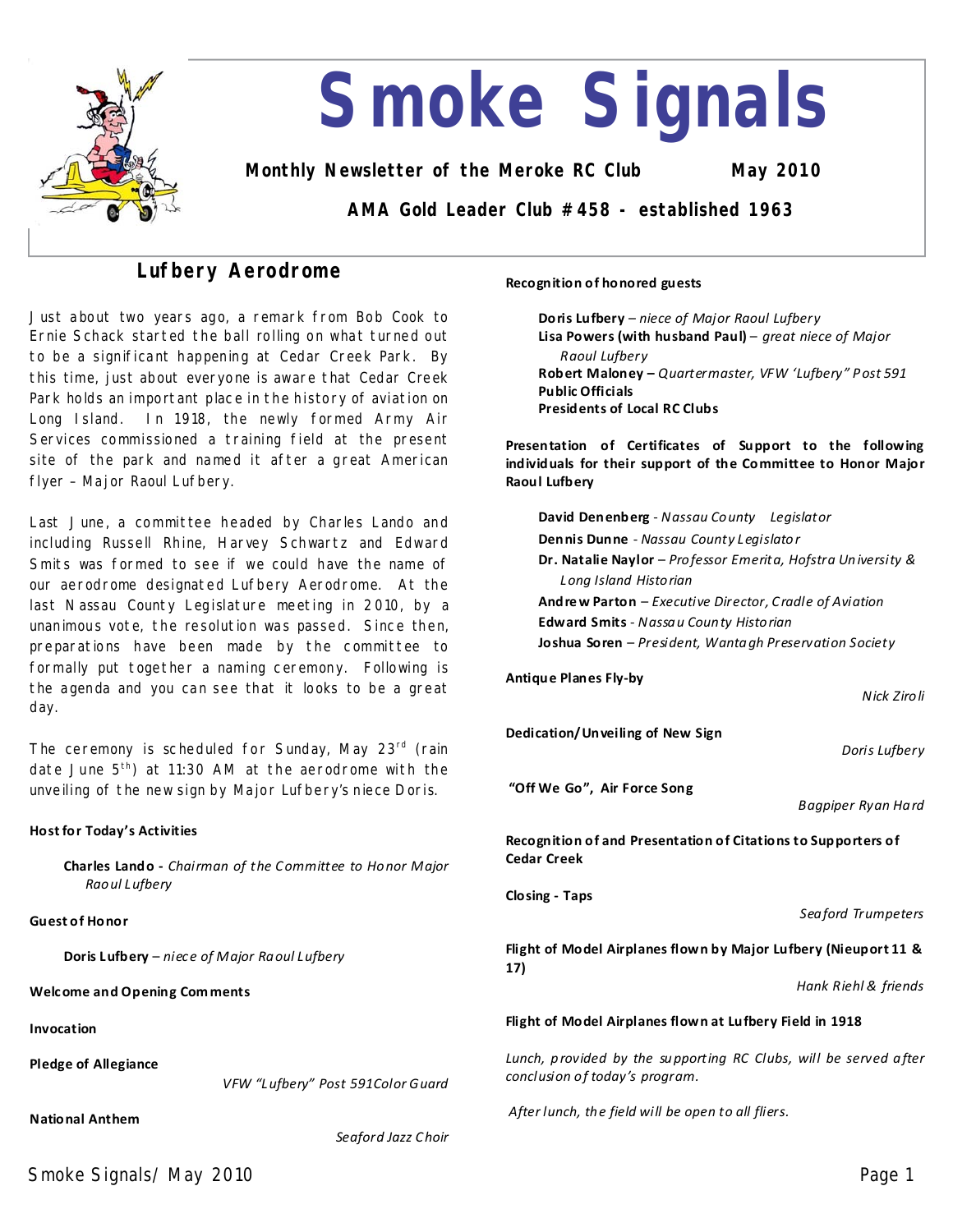# **Club Officers & Volunteers**

| President                             | Ted Evangelatos<br>516-848-9987   | tevangela to s@yahoo.com      |
|---------------------------------------|-----------------------------------|-------------------------------|
| Vice President                        | Jaclyn Tavolario                  | jrlgems@aol.com               |
|                                       | 516-679-1926                      |                               |
| Treasurer                             | Herb Henery<br>631-665-6274       | hahenery@aol.com              |
| Recording                             | Dave Bell                         | dave.bell0323@verizon.net     |
| Secretary                             | 516-633-0034                      |                               |
| Corresponding                         | Curtis                            | curtisu@msn.com               |
| Secretary                             | Underdue<br>917-213-4459          |                               |
| <b>Board of Directors</b>             | Tony Pollio                       | rctony@optonline.net          |
|                                       | 516-794-9637                      |                               |
|                                       | Nelson Ramos                      | nel98rc@verizon.net           |
|                                       | 631-470-2889                      |                               |
|                                       | Russell Rhine<br>516-484-0368     | rrhine@optonline.net          |
|                                       | Ed Wiemann                        | eww46@man.com                 |
|                                       | 516-735-0733                      |                               |
| Chief                                 | Bob Reynolds                      | m rbrew@optonline.net         |
| <b>Field Controller</b><br>Asst Chief | 516-775-4377                      |                               |
| <b>Field Controllers</b>              | Tony Pollio<br>516-794-9637       | rctony@optonline.net          |
|                                       | Ed Wiemann                        | eww46@man.com                 |
|                                       | 516-735-0733                      |                               |
| <b>Field Safety</b>                   | Doug Frie                         | dfrie@optonline.net           |
| Of ficer<br>Smoke Signals             | 516-481-4089<br>Russell Rhine     | rrhine@optonline.net          |
| <b>Editor</b>                         | 516-484-0368                      |                               |
| Membership                            | Frank Lasala                      | Lou Pinto                     |
| Committee                             | Jaclyn Tavolario                  | Harvey Schwartz               |
| Programs<br><b>Education</b>          | <b>TBA</b><br>Charlie Lando       |                               |
| Friends of Cedar                      | George Carley                     | Ed Wiemann                    |
| Creek                                 |                                   |                               |
| Building Program                      | Charlie Lando                     |                               |
| <b>Archivists</b>                     | Nelson Ramos<br>Ron Berg          |                               |
| Webmaster                             | Ted Evangelatos                   |                               |
| Social (Coffee)                       | I rv Kreutel                      | AI Hammer                     |
|                                       | Herb Henery                       |                               |
| <b>Raffles</b>                        | Curtis<br>Underdue                |                               |
| Show and Tell                         | Ed Wiemann                        |                               |
| Video Librarian                       | Bob Cook                          |                               |
| Audio/Visual                          | Tom Cott                          |                               |
| Come Fly With Me                      | Charlie Lando                     | Dave Bell                     |
| Open Fly-In<br>TAG Program            | Jaclyn Tavolario<br>Charlie Lando |                               |
| Monthly Fun Fly                       | Jaclyn Tavolario                  | Gene Kolakowski               |
| <b>Dinner</b>                         | Jaclyn Tavolario                  |                               |
| Picnic                                | Chris Mantzaris                   |                               |
| <b>Contest Directors</b>              | Allen Berg                        | Tony Pollio                   |
| <b>Flight Instructors</b>             | Ernie Schack<br>Michael Cheung    | Tom Scotto<br>Ted Evangelatos |
|                                       | Douglas Frie                      | Phil Friedensohn              |
|                                       | Mike Hagens*                      | Mark Klein                    |
|                                       | Gene Kolakowski                   | Chris Mantzaris               |
|                                       | Tony Pollio                       | Nelson Ramos                  |
|                                       | Bob Reynolds<br>Ed Wiemann        | Harvey Schwartz               |
| *Flight Instruction                   | Mike Hagens                       | 516-546-6773                  |
| Coordinator                           |                                   |                               |



**Sunday May 23rd at 11:30 AM at the aerodrome in Cedar Creek Park (rain date - Saturday, June 5th) Everyone is Welcome Sponsored by Hempstead Harbor Aeromodeler Society, Meroke RC Club, Nassau Flyers Club, LI Cobras MAC, and the Whitman Flyers**



*Sincere thanks to all the members of the* **Nassau County Parks Department whose** *willing and varied contributions helped make this event a success!*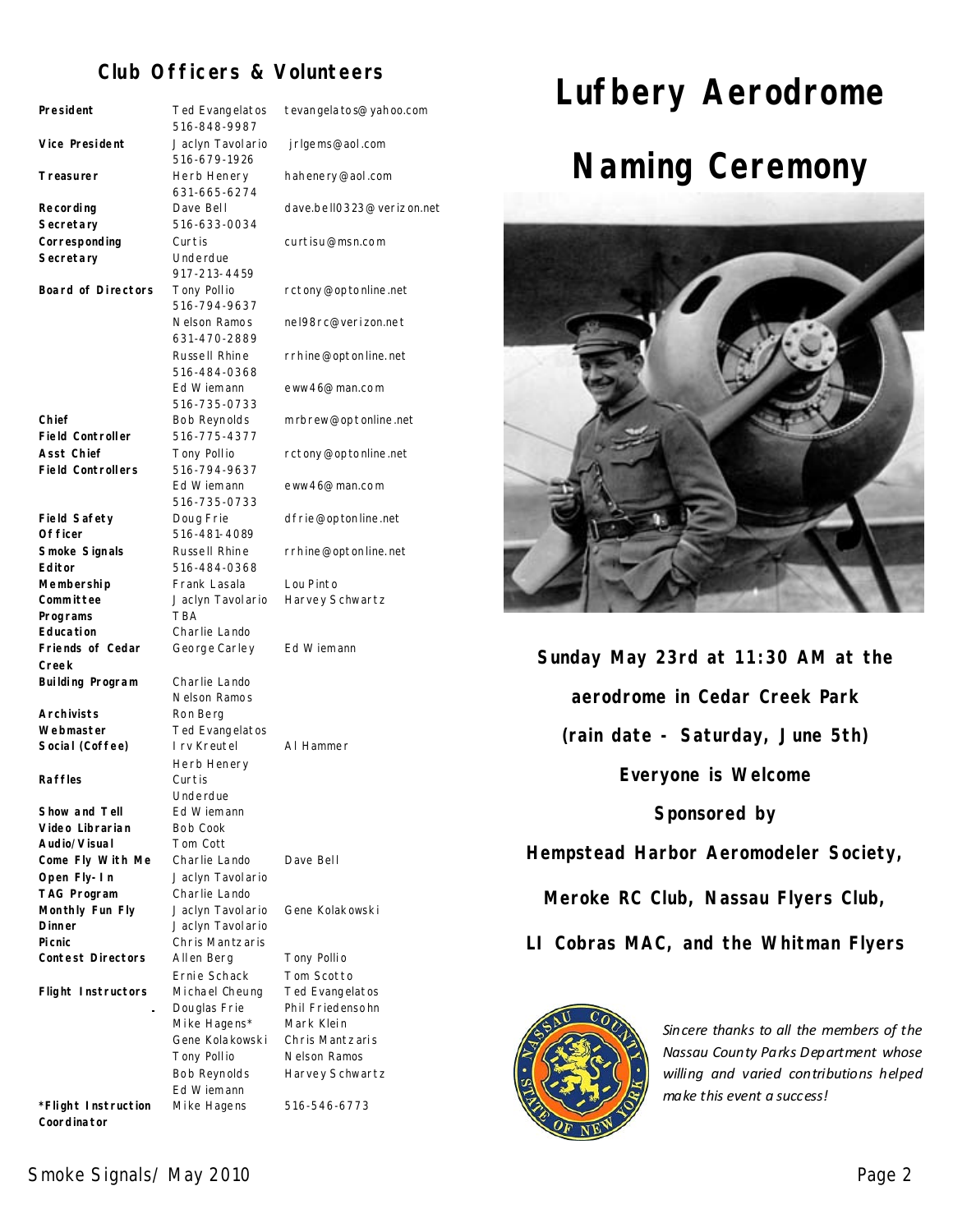# **PRESS RELEASE**

**Nassau County Department of Parks, Recreation & Museums**

Eisenhower Park, East Meadow, NY 11554 516-572-0218

> Edward P. Mangano, County Executive Carnell T. Foskey, Commissioner

### **MAY2010**

### **AERODROME AT CEDAR CREEK PARK TO BE NAMED IN HONOR OF WORLD WAR I ACE**

During World War I, Major Raoul Lufbery won acclaim for his exploits as a fighter pilot, valor that ultimately cost him his life in the air above Lorraine, France, in May 1918. On Sunday, May 23, the flyers who use the aerodrome at Cedar Creek Park in Seaford will commemorate Lufbery's heroism and memory by dedicating that facility in his name, announced Nassau County Executive Ed Mangano.

The ceremony, which will be attended by members of Lufbery's family, will take place at 11 a.m. and will include displays of antique model aircraft, including models flown by Lufbery.(In the event of rain, the ceremony will take place June 5 at 11a.m.) Two commemorative signs will be placed at the entrance to the new Lufbery Aerodrome, while hamburgers and hot dogswill be served after the ceremony.

The decision to name the aerodrome after Lufbery has historic precedent: Toward the end of World War I, the area that now incorporates the park and the Cedar Creek sewage treatment plant served as a military air base and was named "Lufbery Field" after the fallen pilot. The more prominent Mitchel Field air base was created at the same time and named after Major J. Purroy Mitchel.

"Since the flyers who use the aerodrome were aware of the history of this area, and of Lufbery, we thought it would be a great idea and appropriate to honor the major in this way," says Charles Lando, chairman of the Committee to Honor Major Raoul Lufbery and a hobbyist at the aerodrome. "We are very pleased that the County felt similarly and approved this initiative."

Each year, the radio-controlled flying field at Cedar Creek draws hundreds of hobbyists who use the facility for recreation as well as more formal air shows. The aerodrome, which was created in the 1960s, is located on the southern end of the park behind the guard booth, close to the water. With Seaman's Creek on its southern border and East Bay beyond, and with Cedar Creek bisecting its center, 259-acre Cedar Creek Park provides a lovely setting along with an assortment of recreational activities, including some of Nassau County's more unique facilities, including a tether car track, an archery range and the aerodrome.

For more information about the Parks Department, visit www.nassaucountyny.gov/parks or call 516-572-0200.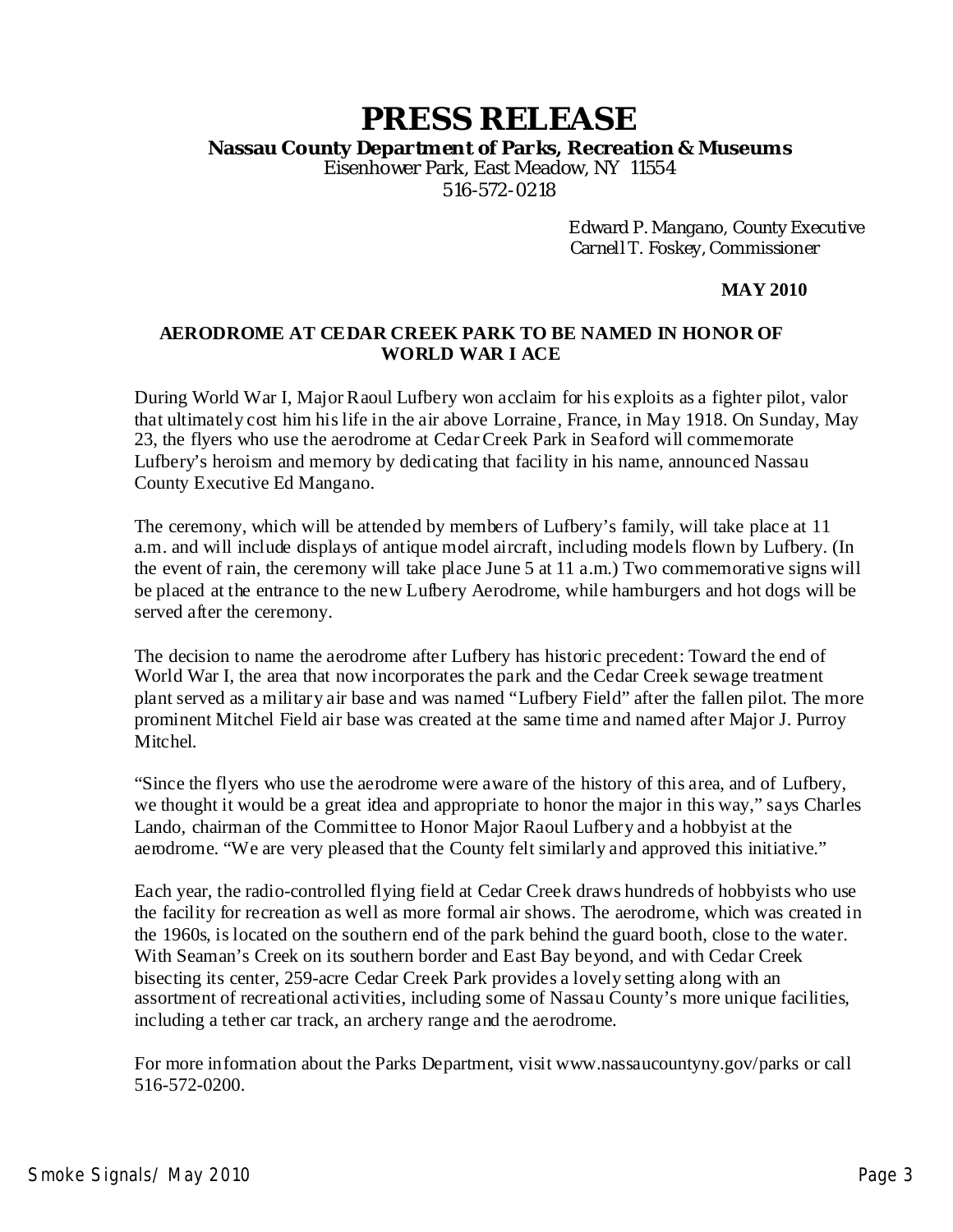# **Alaska Aviation Heritage Museum**

### by Mike Elbers

When I first started working in Alaska I was amazed at the density of air traffic in the Anchorage area. The state of Alaska has one airplane per 58 residents for a few reasons. The first is because the terrain is so



rugged that most of the state is unreachable by car and so the airplane is the vehicle of choice for many residents. The second reason is because of the summer population explosion from tourists. Each summer tourists, visiting fisherman, and visiting hunters create a phenomenal demand for small airplane charter service companies.

Anchorage is also in a very strategic area for air travel to Asia. Until very recently, most airliners had to stop in Anchorage to refuel enroute to Asia. I personally witnessed Air Force One on final approach to Elmendorf Air Force Base in Anchorage during the mid 1990's during one of President Clinton's trips to Asia. Even today, Elmendorf Air Force Base is one of America's busiest air force bases.

The Alaskan Aviation Heritage Museum has a primary focus on Alaska's initial aviation history in the late 1920's and 1930's. There are many "Golden Aviation" airplanes on display. What is unique about this museum is that most of the airplanes on display are or were wrecks from the surrounding area brought to the museum. The extreme cold tends to preserve airplanes and prevent corrosion so that much of an airplane's aluminum structure is still restorable. When I first visited the museum in the mid 1990's, I thought it was an airplane

junkyard rather than a museum as most of the exhibits were in the open air. Slowly the museum has built or modified hanger space to provide a display area for their restored airplanes.

The most famous relic contained in the museum is the 1924 Douglas World Cruiser "Seattle. This aircraft of the US Army Air Service was one of four biplanes that attempted the first flight in history to circumnavigate the globe. Two of the original four aircraft completed the trip. The "Seattle" crashed near Port Moller on the Alaska Peninsula and the wreckage was retrieved in 1967.

This museum also features alarge amount of seaplanes as landing on lakes in Alaska is very popular. The museum features a Grumman Goose, Grumman Widgeon, a Consolidated PBY Catalina, as well as a Cessna T-50 Bushmaster. The website is as follows:

#### http://alaskaairmuseum.org

While the museum is nice, the most notable aviation sights are the Lake Hood Seaplane base(shown below)



and Merrill Field located in downtown Anchorage. The Lake Hood Seaplane Base is the busiest seaplane base in the world. This sea plane base has 69,400 flight operations a year and most of these flight operations are in the summer as the lake freezes over between October and April. There is a web cam of the lake as shown:

#### http://alaskaairmen.org/index.php?pagename=web-cam

Merrill Field is located in downtown Anchorage and only handles small airplanes. Most of the airplanes are single engine. There are 191,550 flight operations a year. In the summer you can park on a city street which is at the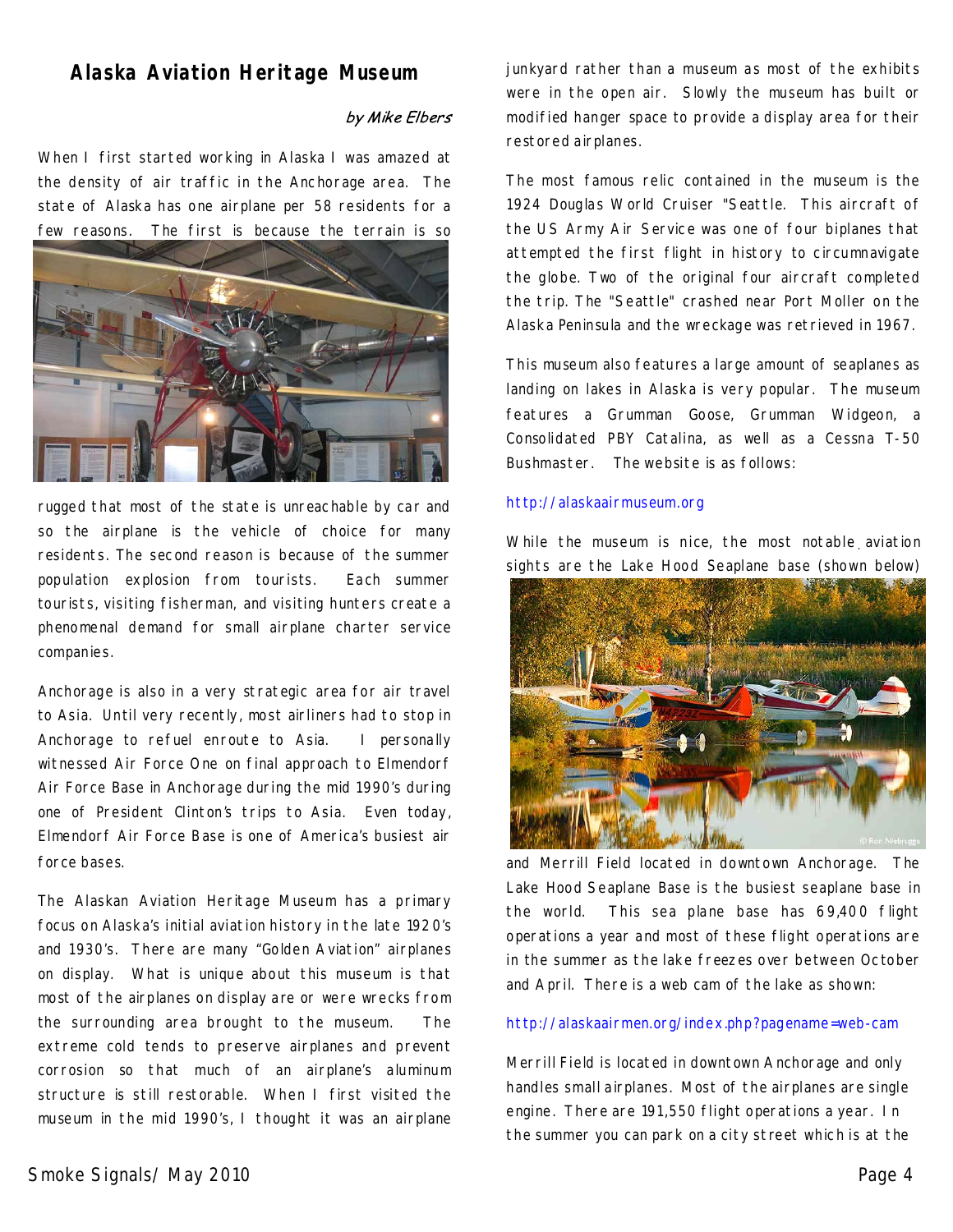base of the runway and watch a continuous stream of Cubs, DeHavillands, and Cessna's in every conceivable configuration landing and taking off. Most of the airplanes have large wheels and look like "ATV" small airplanes. Merrill Field also has some public webcam at the following sight

### http://www.merrillwebcam.org/

Below is a photo of a 1944 Grumman Goose.



There are also videos of both areas on UTUBE.

If military jets are of interest the Elmendorf USAF base in Anchorage provide daily flight operations during the week Each weekday with good visibility has F-15 Eagle pilots eager to complete their required monthly takeoff and landing requirement so that there is a steady supply



### Charles Lando

Thanks to Mike Hagens, and all of the Intro-Pilots and Merokes who pitched in, to make our annual event a success on May 15<sup>th</sup>. Many thanks, also, to Nelson Ramos for his patience and enthusiasm that just flowed from him as he showed each and everyone how to control a plane.

Together they introduced close to 70 Cub Scouts and "walk-ons" to the joys of our Hobby. (I'll have the exact count after I prepare the report for the AMA.) I hope that everyone saw the joy on their faces as they walked away from the Flight Line. Although tiring, you all did a great job. I think that we may have encouraged several individuals to pursue our hobby. Thanks again.

# **Fun Fly**

### Jaclyn Tavolario

The results and standings are in from the first Fun Fly of the season held in April. Judging and scoring for the event were handled by Dave Bell, Mike Hagens and Russell Rhine.

| 1             | Tom Tavolario       | 4 points  |
|---------------|---------------------|-----------|
| $\mathcal{P}$ | Ted Evangelatos     | 6 points  |
| 3             | Patrick Boll        | 10 points |
| 4             | Chris Mantzaris     | 12 points |
| 5             | <b>Bob Reynolds</b> | 13 points |
| 6             | Tony Pollio         | 18 points |
| 7             | Gene Kolakowski     | 25 points |
| 8             | Richard Boll        | 33 points |
|               |                     |           |

### BY MICHAEL AND STEFAN STRASSER



Smoke Signals/ May 2010 **Page 5** 

of touch and go's on display.